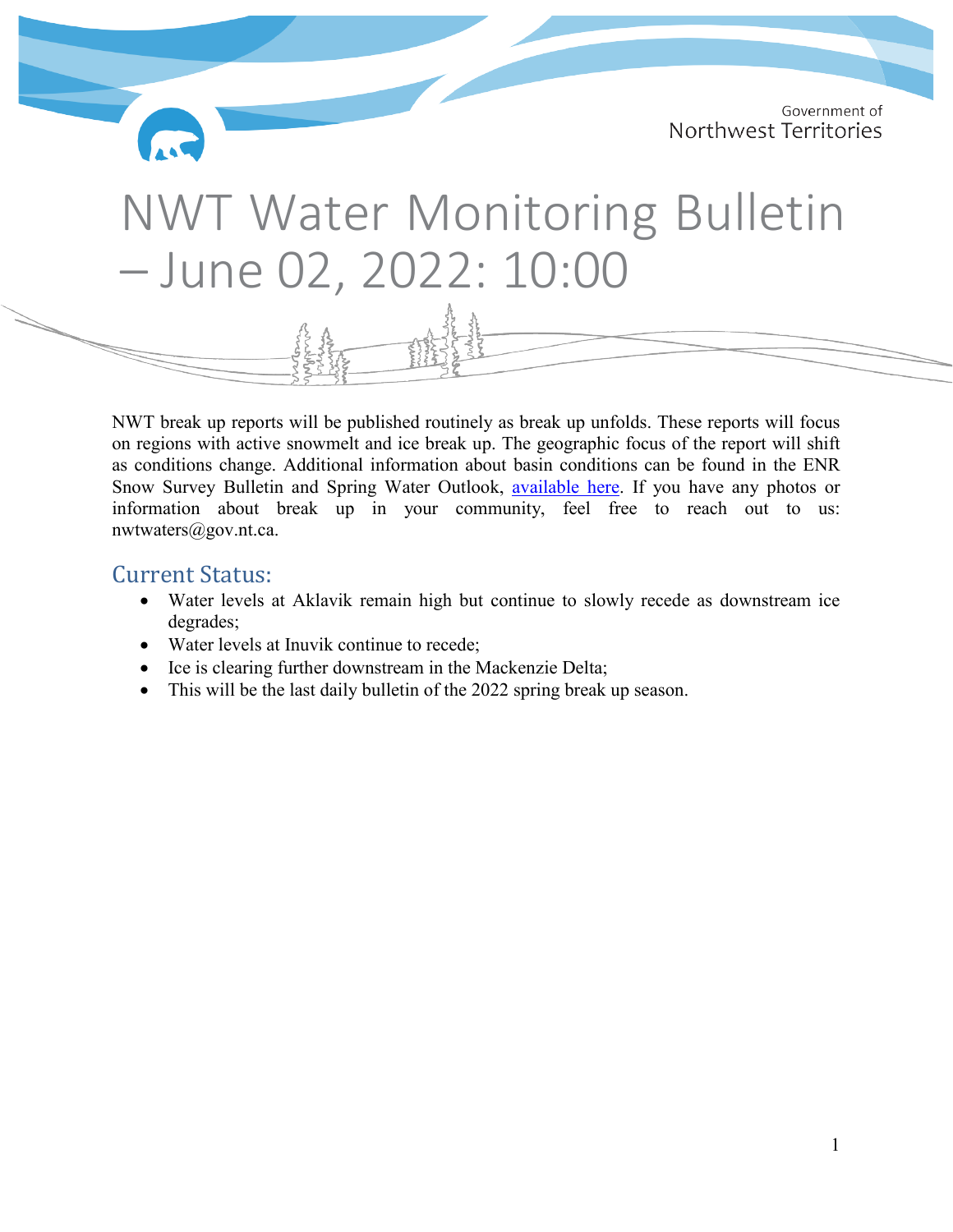# **Contents**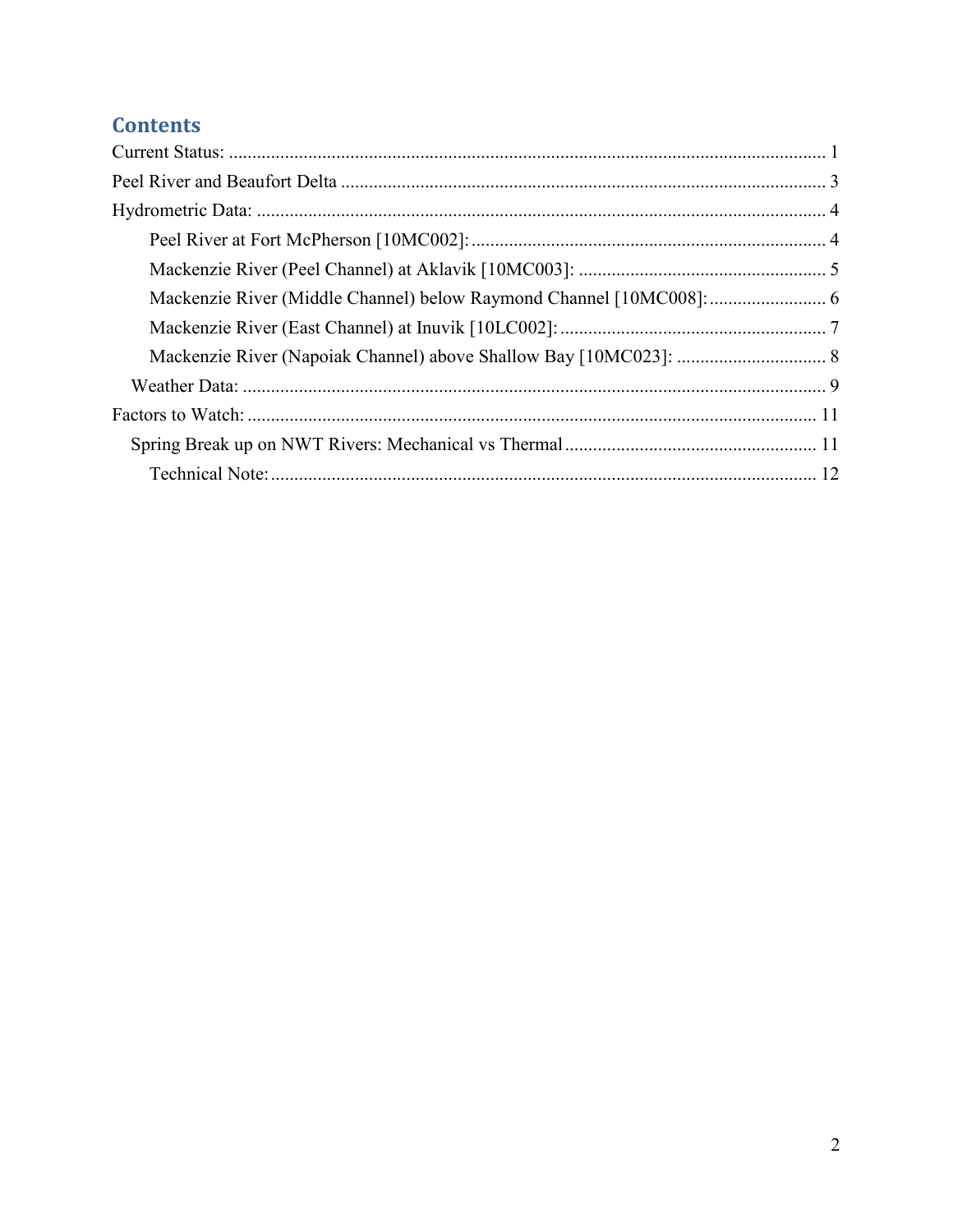# <span id="page-2-0"></span>Peel River and Beaufort Delta



*Above* – Map of select hydrometric stations in the Peel River basin and the Beaufort Delta. The station numbers are referenced in the water level plots below.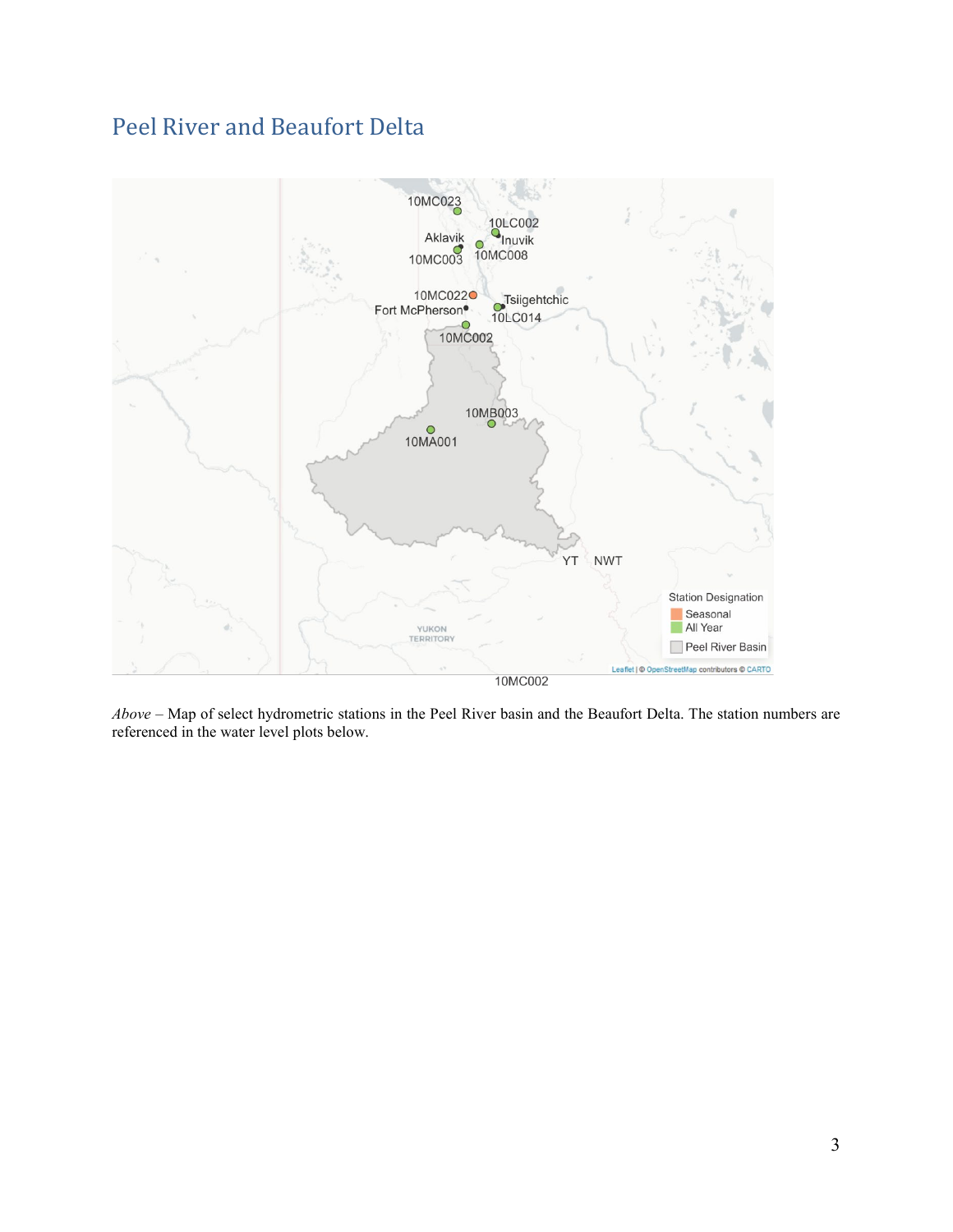# <span id="page-3-0"></span>Hydrometric Data:

<span id="page-3-1"></span>



*Above* – The middle graph in the figure presents real time water level data at 5-minute resolution while the lower graph shows daily average levels relative to the previous 20 years. Water levels remain steady with upstream snowmelt contribution, but are below the ice-induced peak from May.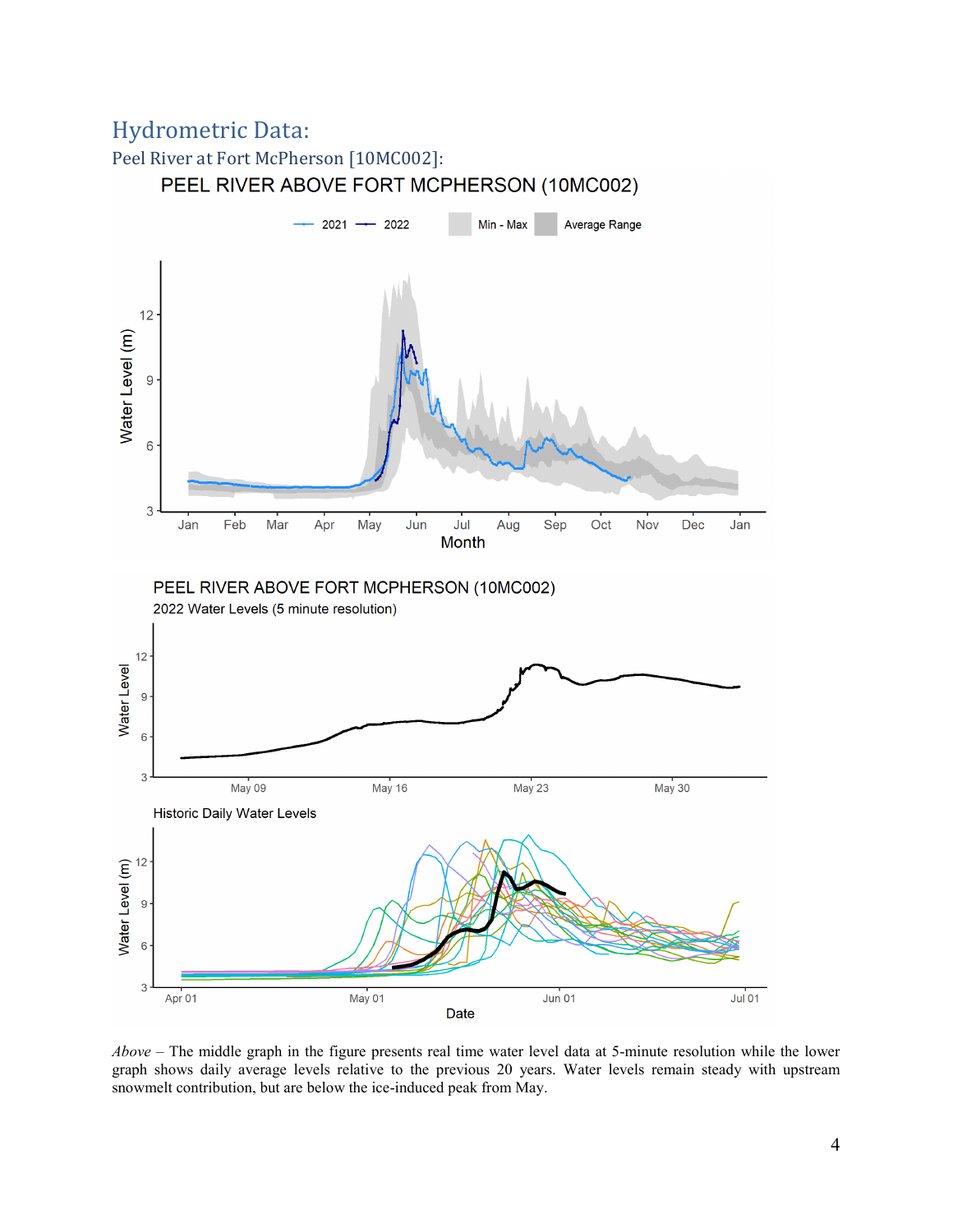<span id="page-4-0"></span>



*Above* – The middle graph in the figure presents real time water level data at 5-minute resolution while the lower graph shows daily average levels relative to the previous 20 years. Water levels at Aklavik remain affected by ice and ice movement, and remain well above average, but are receding.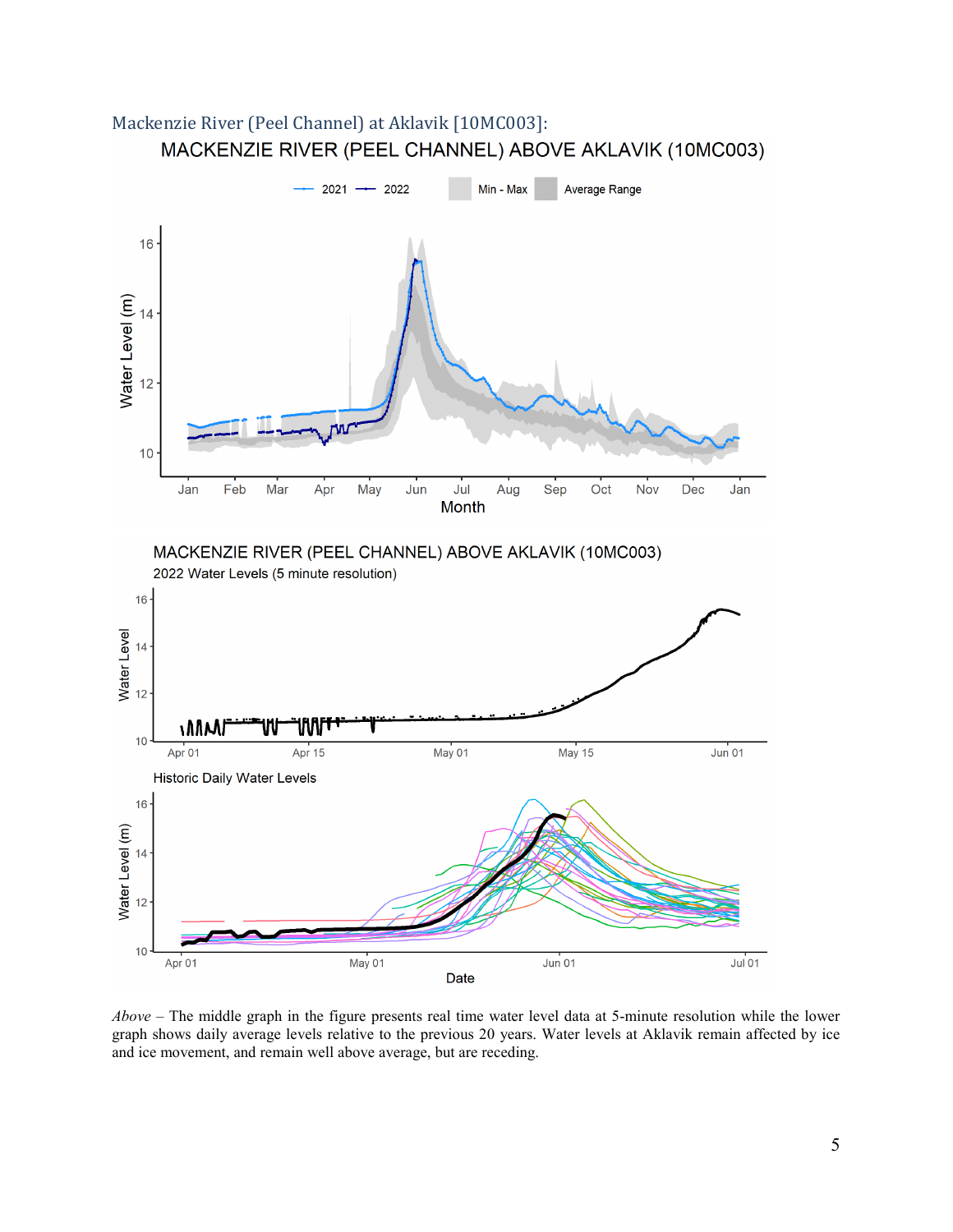

# <span id="page-5-0"></span>Mackenzie River (Middle Channel) below Raymond Channel [10MC008]:<br>MACKENZIE RIVER (MIDDLE CHANNEL) BELOW RAYMOND CHANN



*Above* – The middle graph in the figure presents real time water level data at 5-minute resolution while the lower graph shows daily average levels relative to the previous 20 years. Water levels continue to recede at this location.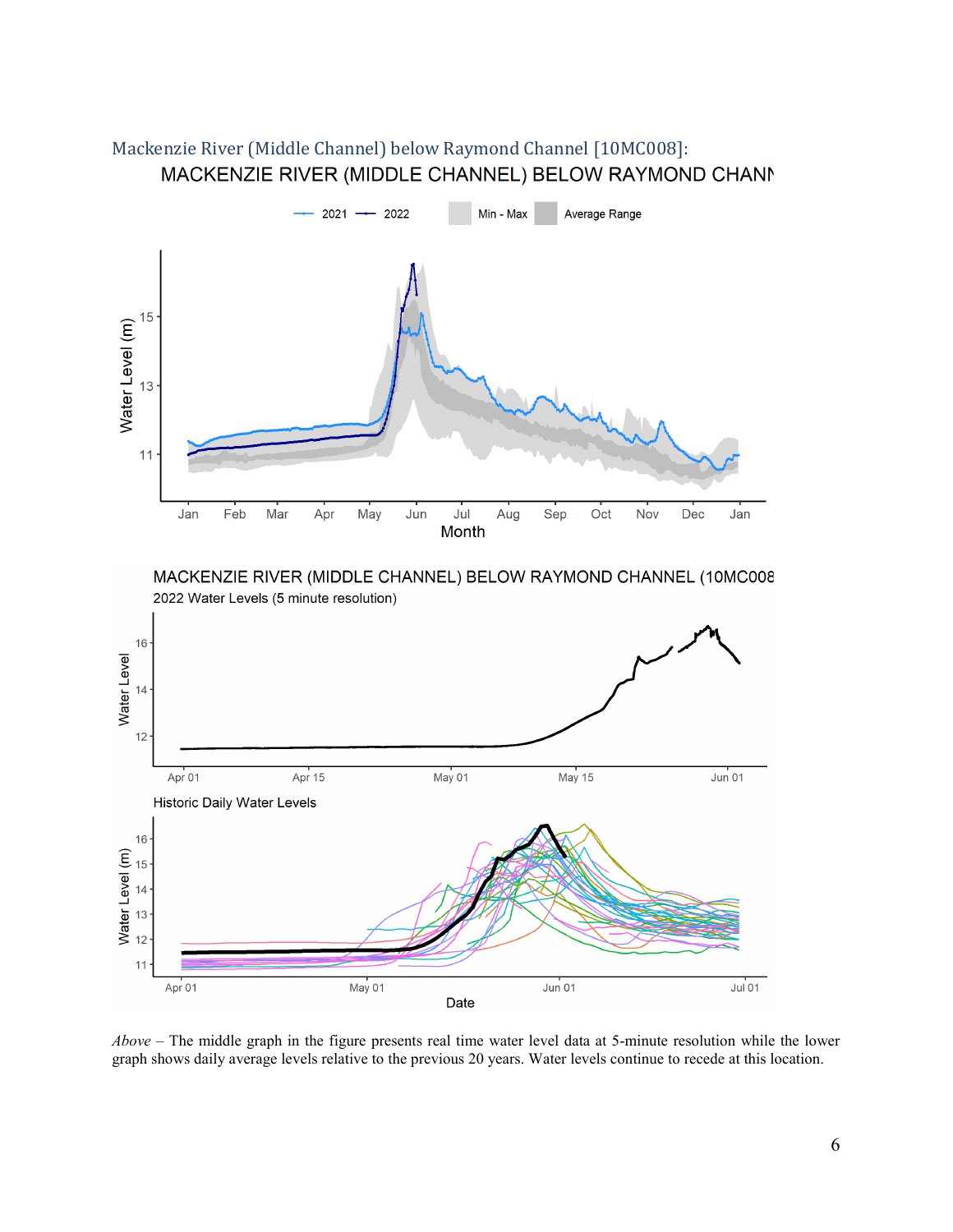

<span id="page-6-0"></span>Mackenzie River (East Channel) at Inuvik [10LC002]:<br>MACKENZIE RIVER (EAST CHANNEL) AT INUVIK (10LC002)

*Above* – The middle graph in the figure presents real time water level data at 5-minute resolution while the lower graph shows daily average levels relative to the previous 20 years. Water levels at Inuvik have continued to drop over the past 48 hours, as the ice jams have pushed through on the Middle Channel and elsewhere.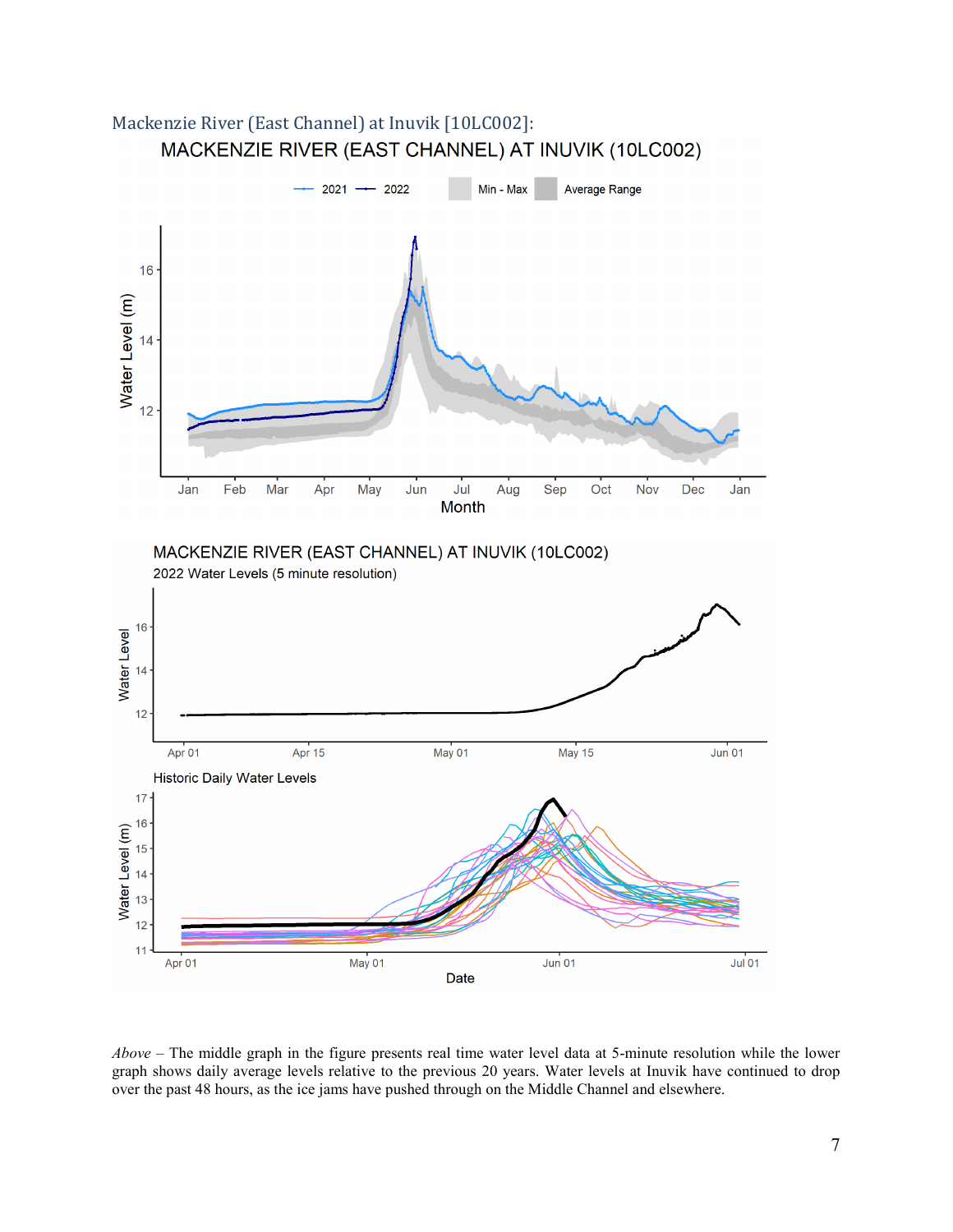<span id="page-7-0"></span>

*Above* – The top graph in the figure presents real time water level data at 5-minute resolution while the lower graph shows daily average levels relative to the previous 20 years. Water levels at this location in the Mackenzie Delta are very high but remaining stable. Ice conditions continue to change and water levels are susceptible to abrupt changes.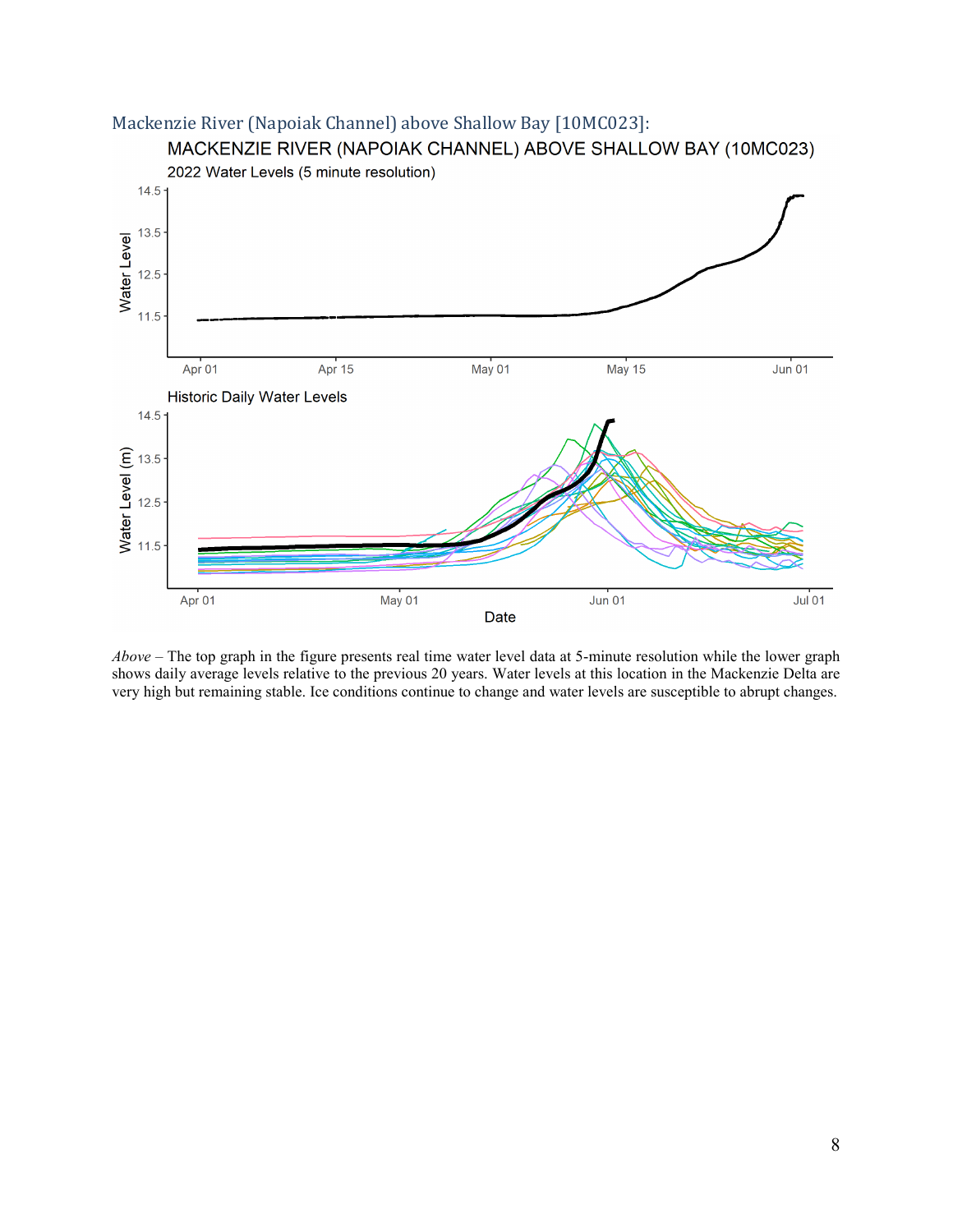#### <span id="page-8-0"></span>Weather Data:

Weather information informs how snow and ice will melt and provides information about how this spring is unfolding relative to previous springs. Locations included here cover basin areas that feed into NWT rivers that are currently undergoing break up. The first set of plots show how temperatures have been relative to average (dark grey band) this spring, while the second set is Environment and Climate Change Canada (ECCC) weather forecast data for the next seven days.

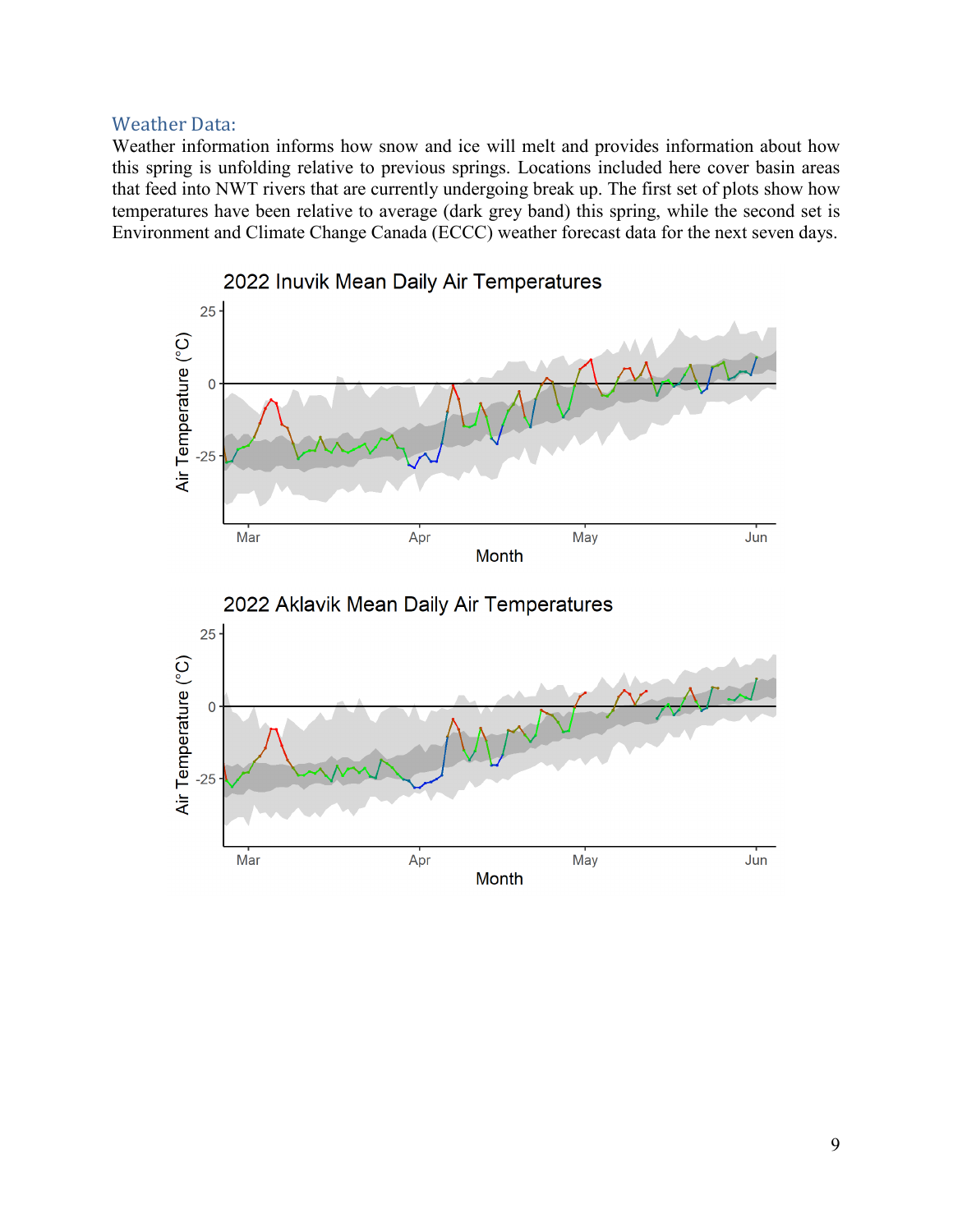# **Inuvik seven-day weather forecast:**

| <b>Thu</b><br>$2$ Jun                                                                  | Fri<br>3 Jun                               | Sat<br>4 Jun            | Sun<br>5 Jun           | Mon<br>6 Jun            | Tue<br>7 Jun            | Wed<br>8 Jun            |
|----------------------------------------------------------------------------------------|--------------------------------------------|-------------------------|------------------------|-------------------------|-------------------------|-------------------------|
| 444                                                                                    | 带件带                                        |                         |                        |                         |                         |                         |
| 8°C<br>30%<br>Chance of showers                                                        | $3^{\circ}$ C<br>30%<br>Chance of flurries | $4^{\circ}$ C<br>Cloudy | $7^{\circ}$ C<br>Sunny | $13^{\circ}$ C<br>Sunny | $18^{\circ}$ C<br>Sunny | $20^{\circ}$ C<br>Sunny |
| Tonight                                                                                | <b>Night</b>                               | <b>Night</b>            | <b>Night</b>           | <b>Night</b>            | <b>Night</b>            |                         |
| $\frac{\partial}{\partial t}\frac{\partial}{\partial t}$ , $\epsilon$<br>$-1^{\circ}C$ | $-1^{\circ}C$                              | $-1^{\circ}C$           | $1^{\circ}C$           | $5^{\circ}$ C           | 8°C                     |                         |
| Rain or snow                                                                           | A mix of sun and cloud                     | Sunny                   | Sunny                  | Sunny                   | Sunny                   |                         |

# **Aklavik seven-day weather forecast:**

| <b>Thu</b><br>2 Jun                                            | Fri<br>3 Jun                            | Sat<br>4 Jun                            | Sun<br>5 Jun          | Mon<br>6 Jun            | Tue<br>7 Jun                             | Wed<br>8 Jun                             |
|----------------------------------------------------------------|-----------------------------------------|-----------------------------------------|-----------------------|-------------------------|------------------------------------------|------------------------------------------|
| 666<br>$7^{\circ}$ C<br>30%<br>Chance of showers or<br>drizzle | $5^{\circ}$ C<br>A mix of sun and cloud | $6^{\circ}$ C<br>A mix of sun and cloud | $9^{\circ}C$<br>Sunny | $12^{\circ}$ C<br>Sunny | $14^{\circ}$ C<br>A mix of sun and cloud | $15^{\circ}$ C<br>A mix of sun and cloud |
| <b>Tonight</b>                                                 | <b>Night</b>                            | <b>Night</b>                            | <b>Night</b>          | <b>Night</b>            | <b>Night</b>                             |                                          |
| $\Phi_{\alpha} \Phi_{\alpha} \Phi_{\alpha}$<br>$0^{\circ}$ C   | $0^{\circ}$ C                           | $0^{\circ}$ C                           | $2^{\circ}$ C         | $4^{\circ}$ C           | $6^{\circ}$ C                            |                                          |
| Rain or snow                                                   | A mix of sun and cloud                  | Sunny                                   | Sunny                 | Sunny                   | A mix of sun and cloud                   |                                          |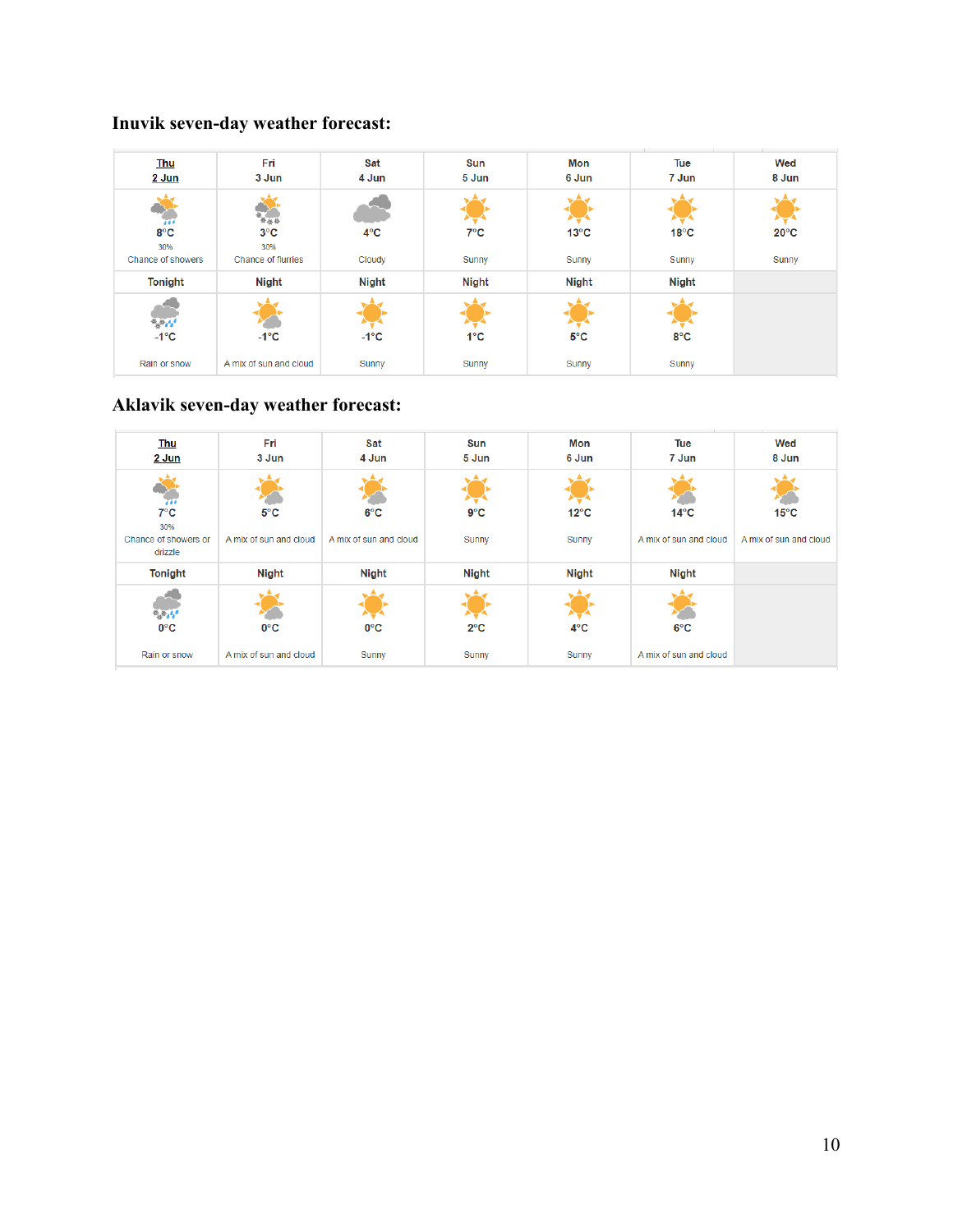# <span id="page-10-0"></span>Factors to Watch:

It is important to note that much of the water contributing to flooding of NWT communities originates from outside of the NWT, which is why we also rely on information from the Yukon, British Columbia, Alberta and Saskatchewan.

The potential and severity of flooding will depend in large part on the weather over the upcoming weeks and how this interacts with existing ice conditions, water levels and snow pack amounts.

The primary factors that influence water levels in the spring are:

- Ice jams (can result in out-of-bank flows, even if there are below normal flows);
- Rate of melt of ice and snow:
	- o Gradual vs quick melt;
	- o Rain on snow or ice events (rain brings a lot of energy to help melt happen more quickly);
- Current water levels;
- How wet the ground was in the fall;
- Snowpack.

### <span id="page-10-1"></span>Spring Break up on NWT Rivers: Mechanical vs Thermal

In any given year, spring flooding can occur in a number of NWT communities, including Hay River, Jean Marie River, Fort Simpson, Fort Liard, Nahanni Butte, Tulita, Fort Good Hope, Fort McPherson and Aklavik. Spring flooding is caused by ice jam-induced flooding and can occur irrespective of existing water levels. However, if existing water levels are high, the impact of an ice jam flood can be much worse.

Ice jams typically form when on north-flowing rivers, where warm weather and snowmelt cause ice to break up on the southern reaches of a river. As this ice flows north (downstream), it meets a more solid ice cover. When this happens, the pieces of floating ice jam on the solid ice and can form a dam, which causes water levels to rise rapidly. This is called a **mechanical break up**, whereby the ice downstream is broken up by the force of ice moving into it.

If there is warm and sunny weather throughout early spring, the ice will thermally erode and weaken. This provides less of a resisting force for ice and water moving down the river and will have less of a chance of causing water levels to rise. This is called a **thermal break up**.

The causes of mechanical and thermal break ups are usually dependent on the weather during early spring. Warm weather, sunshine, and rain on snow events are usually a good way to bring extra energy into the system to help melt the ice. Warm temperatures in the upstream part of a basin could also cause a rapid snowmelt and move water to the river very quickly. This could lead to ice-jam conditions downstream if the ice has not yet received enough energy to degrade. Another important factor is the thickness of the ice. Thicker ice takes longer to melt and can increase the chances of ice jams. If an ice jam occurs, the location of the ice jam is also very